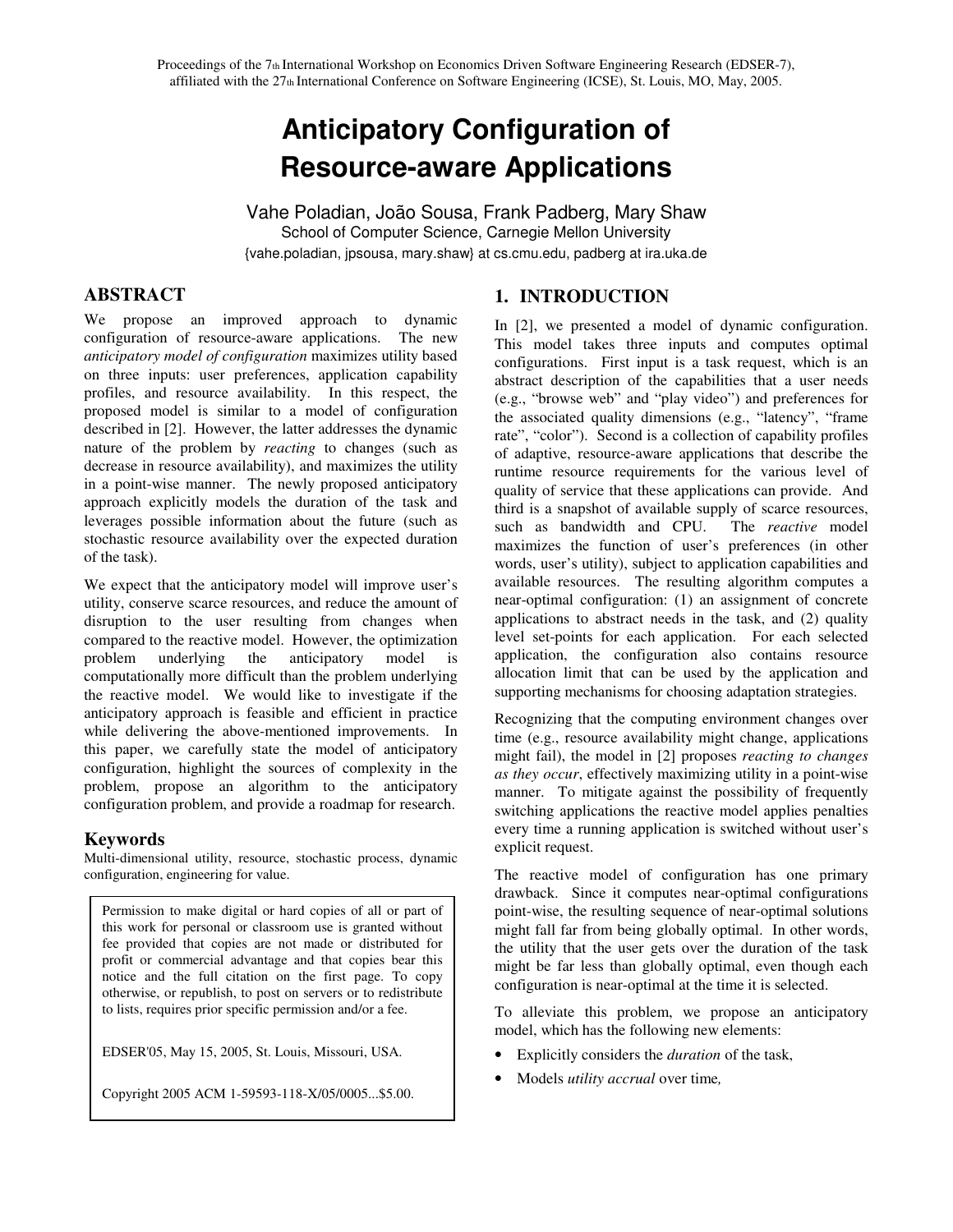- Models the availability of resources as stochastic processes,
- Considers non-perishable resources such as battery.

The anticipatory model of configuration maximizes the *expected accrued utility* over the duration of the task given the following inputs: (1) expected duration of the task, (2) user's preferences, (3) application profiles, and (4) stochastic processes describing resource availability over time. Furthermore, the anticipatory model can treat the duration of the task as a decision variable, and optimize a measure of utility that combines both task duration and dimensions of output quality in the presence of nonperishable resource constraints (for example, battery).

We propose to model time discretely and use a dynamic programming algorithm to solve the optimization problem. While our solution is simple, the large number of states that the algorithm needs to consider might make it infeasible.

We expect that an infrastructure based on the anticipatory configuration model and solution can deliver benefits in the following areas of supporting a user's task:

- Improve quality of service of the task,
- Conserve scarce resources.
- Reduce configuration time and effort to start the task,
- Reduce configuration effort during the task,
- Reduce disruptive changes during the task,

We also expect that the anticipatory configuration model to perform better in one or more of the above dimensions when compared to the reactive model.

In Section 2, we present the details of the anticipatory model of configuration. In Section 3 we outline a solution to the optimization problem and present a roadmap for research.

#### **2. THE SKETCH OF THE MODEL**

#### **2.1 Model of a User Task**

A task is *T* is a set of services:  $T \triangleq \{S_i, i = 1,...n\}$ . Each service is an abstract description of capabilities: *type* (for example, "play video"), and quality dimensions (for example, "frame rate", "image size"). Formally,  $S_i = (\tau_i, Q_i)$ , where  $\tau_i$  is the type of service, and  $Q_i$  is the Cartesian product of the quality dimensions, *qij* . Figure 1 shows a graphical representation of a task.



**Figure 1: Visual representation of a task. A task is a set of services. Each service is described by its type and quality dimensions.**

#### **2.2 Time and Task Duration**

We model time as small, discrete intervals. We assume that the state of the world *may only change* at the beginning of each interval and remains constant throughout the interval. We denote time intervals using integers. For this paper, we will use small letter *m* to index time and let the task duration go from *0* to *M*.

### **2.3 Utility**

Utility of service  $S_i$  is computed by combining preferences for quality of service and specific applications using weigted sums. Specifically, the components of service utility are the following:

- One preference function for each quality of dimension. This can be an arbitrary function that maps a quality level to a real number,
- One preference function for the choice of specific application that provides the service type. This is typically an enumerated function,
- One penalty function that captures user's tolerance to changing the application,

These functions are combined using weighted addition.

Utility of the task is the sum of service utilities. We denote the utility of the task as *Utask* . The utility we have just described is the point-wise (instantaneous) task utility.

Let the task start at time *0* and last until time *M*. We model the utility accrual over time by taking time-discounted sum of the instantaneous utility at each time window:

$$
AccU_{\text{Task}}(M) = \sum_{i=0}^{M-1} \delta^m U_{\text{Task}}(i)
$$

where the instantaneous utilities on the right-hand side of the equation now have an additional argument showing time and  $\delta$  is a discount factor between 0 and 1.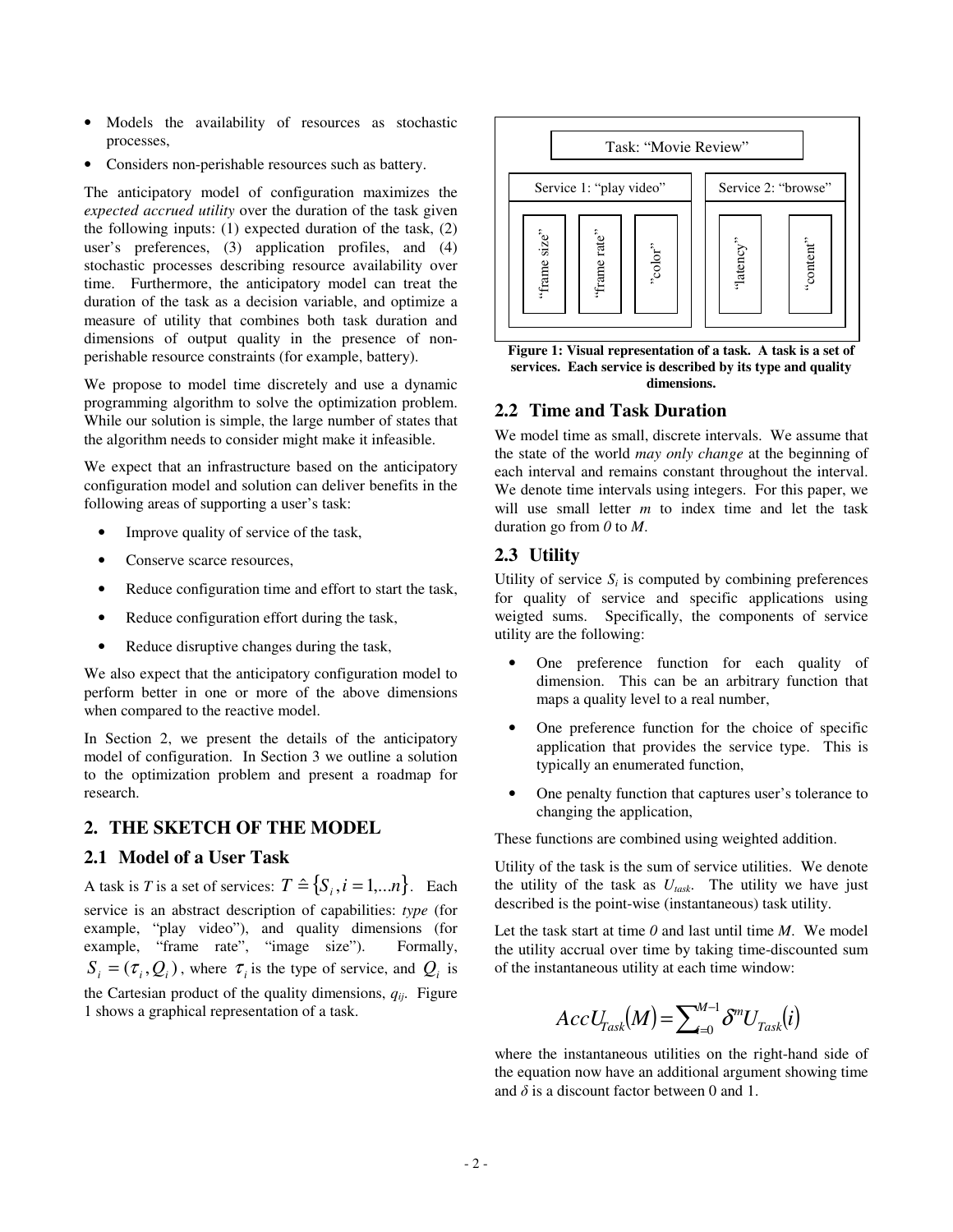## **2.4 Application Profiles**

An application profile describes the capabilities of a specific application running on a particular piece of hardware. This includes the name of the application, version, the service type it supports. The profile also includes a map that describes how efficiently the application converts resources into quality of service. Formally, this map a relation between the quality space of the service and resources demanded. Each tuple in the relation shows a possible level of service the application can deliver, if the requisite vector of resources is available for that application. Figure 2 shows the sketch of an application profile.

| <b>Application Profile</b><br>Name: "QuickTime"<br>Service Type: "play video" | QoS 1: "frame size"<br>OoS 2: "frame rate"<br>$OoS$ 3: "color" |
|-------------------------------------------------------------------------------|----------------------------------------------------------------|
| Quality to Resource Map                                                       |                                                                |
| $100x200$ , 12 fps, BW                                                        | 80 Kpbs, 10% CPU                                               |
| $100x200$ , 12 fps, 8bit                                                      | 120 Kpbs, 12% CPU                                              |
| $100x200$ , 24 fps, BW                                                        | 144 Kpbs, 14% CPU                                              |
|                                                                               |                                                                |

**Figure 2: A sketch of an application profile.**

#### **2.5 Resources**

We model the availability of a resource as a stochastic process over time. Formally, the availability of resource *i* is a function of time *R<sup>i</sup>* of a random variable. At time *m* the value  $R_i|m$  is no longer random: all the uncertainty in the value of the resource has been resolved.

Because of the discrete nature of the problem, we consider discrete random processes.

#### **2.6 Optimization Problems**

Recall that a configuration is an assignment of applications to the services in the task, together with a level of quality service that each application should provide.

The optimization problem is to find a sequence of configurations that maximizes the accrued utility over the duration of the task, given the application profiles and resource availability.

Solving the problem of optimal anticipatory configuration requires solving a couple of sub-problems. Not surprisingly, these are problem instances that are solved as part of reactive optimal configuration. Next, we describe those problem instances.

Best QoS Instantaneous. Given a fixed assignment of applications, find a level of quality for each application,

together with the resource allocation, such that the instantaneous task utility is maximized.

A scalable solution to this problem based on greedy approximation is given in [1]. The solution has runtime complexity O(N\*LogN), where N is the aggregate number of points in the quality-resource profiles of all the applications in the assignment.

Optimal Reactive Configuration. Given multiple candidate applications for each service in a task, find a configuration such that the instantaneous task utility is maximized. An efficient solution to this problem in the context of an infrastructure for UbiComp is given in [2]. This solution relies on the solution to Best QoS Instantaneous problem instance and uses a heuristic to explore application assignments that have high potential utility.

Optimal Anticipatory Configuration. Given multiple candidate applications, a task duration, and stochastic resource availability information, find a sequence of configurations such that the accrued utility over the duration of the task is maximized.

To our knowledge, this is a new problem instance.

The optimal anticipatory configuration problem may not be computationally feasible without imposing additional restrictions. In the next section we discuss the sources of complexity in the problem and possible solutions.

# **3. PROPOSED SOLUTION**

# **3.1 A Proposed Solution**

We propose solving the Optimal Anticipatory Configuration problem using dynamic programming. To help illustrate the solution, let's assume for simplicity that the processes describing the availability of resources are non-random (one can view this as a degenerate case of a random process, when all the probability mass is assigned to one point).

Let the number of distinct application assignments be *P*, and the number of time windows be *M*. Let indices *p, q* range over the application assignments and index *m* range over the time windows. Let *BestQoS(p,m)* denote the solution to the Best QoS Instantaneous problem at time *m* if the application assignment chosen is *p*. In the first phase of the solution, we compute *BestQoS* solutions for all time periods *M* and all assignments *P*. The runtime complexity of computing this is  $O(M) * O(P) * O(BestQoS)$ .

Next, we compute the penalty resulting from switching application combination *p* to application combination *q*. Note that such computation is independent of the resource level or the time period. This computation requires O(P\*P) time, assuming the penalty computation for one pair can be in done in O(1) time.